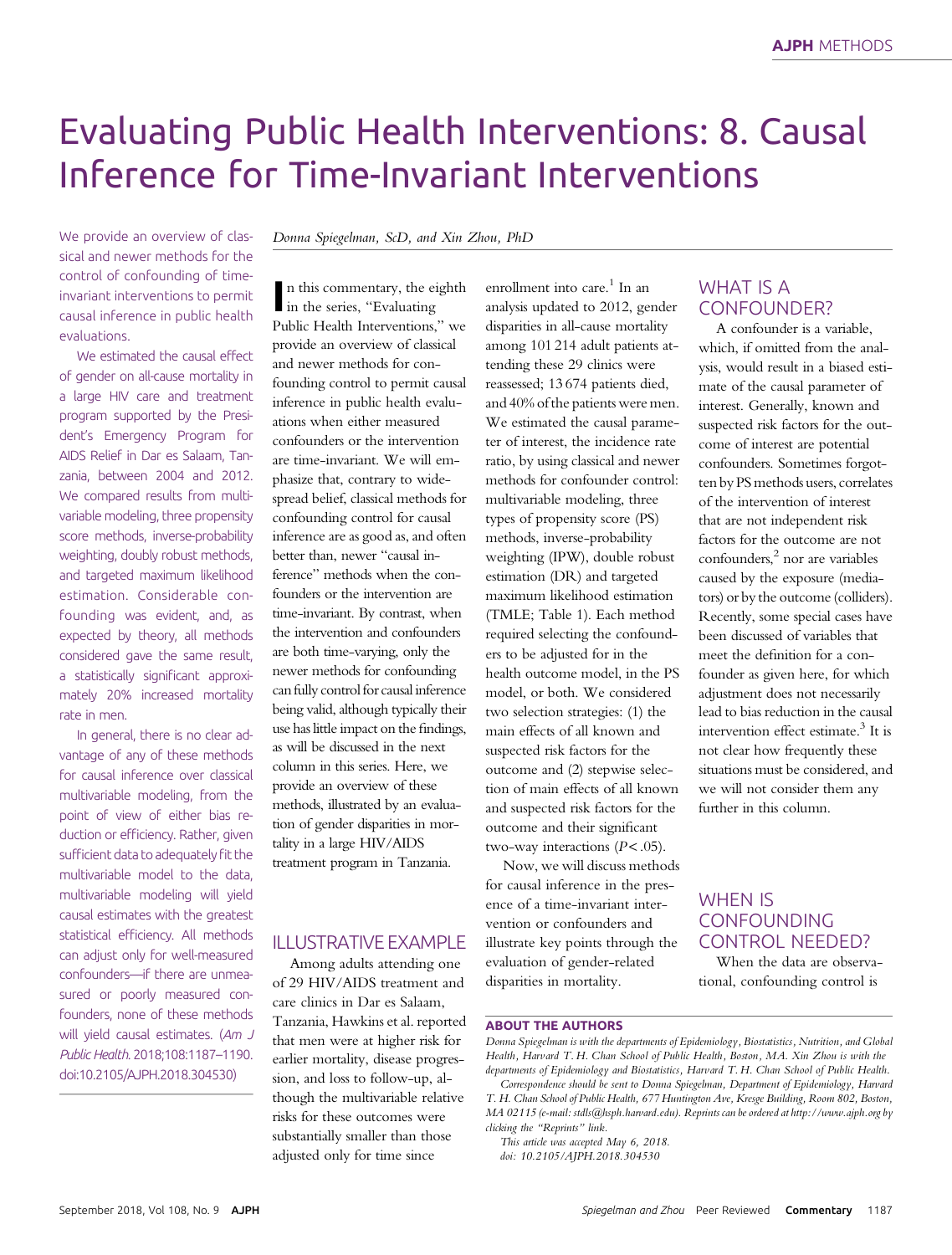TABLE 1—A Comparison of Classical and New Methods for Confounder Control Using Male Gender in Relation to All-Cause Mortality in Dar es Salaam, Tanzania, 2004–2012

| Causal Effect Estimation Strategy | Model Selection Method                                                                                         | HR (95% CI) <sup>a</sup> |
|-----------------------------------|----------------------------------------------------------------------------------------------------------------|--------------------------|
| Univariable Cox model             |                                                                                                                | 1.76 (1.70, 1.82)        |
| Multivariable Cox model           | All known and suspected risk factors for outcome                                                               | 1.24 (1.20, 1.29)        |
| <b>PS</b> stratification          | All known and suspected risk factors for outcome                                                               | 1.23 (1.19, 1.28)        |
|                                   | All known and suspected risk factors for outcome, main effects<br>only, stepwise $P<.05$                       | $1.22$ (1.18, 1.27)      |
| PS adjustment                     | All known and suspected risk factors for outcome, main effects only                                            | 1.23(1.18, 1.27)         |
|                                   | All known and suspected risk factors for outcome, main effects and<br>two-way interactions, stepwise $P<.05$   | 1.23 (1.18, 1.28)        |
| PS matching                       |                                                                                                                |                          |
| 9390 deaths in 54530 patients     | All known and suspected risk factors for outcome, main effects only                                            | 1.20(1.15, 1.24)         |
| 9277 deaths in 53 986 patients    | All known and suspected risk factors for outcome, main effects and<br>two-way interactions, stepwise $P < .05$ | 1.20(1.16, 1.25)         |
| IPW                               | All known and suspected risk factors for outcome, main effects only                                            | $1.28$ (1.20, 1.37)      |
| Doubly robust                     | All known and suspected risk factors for outcome, main effects only                                            | 1.24 (1.19, 1.29)        |
| <b>TMLE</b>                       | All known and suspected risk factors for outcome, main effects only                                            | 1.29 (1.23, 1.34)        |

Note. CI = confidence interval; HR = hazard ratio; IPW = inverse probability weighting; PS = propensity score; TMLE = targeted maximum likelihood estimation. The sample size was n = 13 674 deaths in 101 214 patients. Confounders included age (< 30, 30 to < 40, 40 to < 50,  $\geq$  50 y), season of clinic visit (long dry, short rainy, short dry, long rainy), World Health Organization HIV disease stage (I, II, III, IV), year of enrollment (2004–2005, 2006, 2007, 2008, 2009, 2010, 2011–2012), district of health facility (Ilala, Kinondoni, Temeke), facility level (hospital, health center, dispensary), oral candidiasis (yes or no), tuberculosis treatment (yes or no), history of tuberculosis (yes or no), alanine aminotransferase levels greater than 40 IU/L (yes or no), anemia (yes or no), antiretroviral therapy use (yes or no), diarrhea (yes or no), body mass index (kg/m<sup>2</sup>, continuous with spline terms), CD4 count (cells/µL, continuous with spline terms), and, where indicated, any two-way interactions significant at  $P < 05$ . <sup>a</sup> All P values < .001.

almost always needed for causal effect estimation and inference to eliminate bias. Confounding control is almost never needed in large individually randomized trials, as balance between intervention arms is virtually assured. Confounding control is often needed in cluster randomized trials, including stepped-wedge designs, particularly when the number of clusters is relatively limited, regardless of the size of the within-cluster samples. $4$  Because many large-scale public health interventions are clusterrandomized, and because we believe that observational data are grossly underutilized for learning about the effectiveness and cost-effectiveness of public health interventions, largely because of concerns about confounding bias, mastery of these

methods is important for accelerating the production and dissemination of knowledge from new and existing resources to advance public health.

## CLASSICAL METHODS PROVIDE CAUSAL ESTIMATES

Open any epidemiology textbook, and you will likely see described the three classical methods for confounder control: restriction, matching, and stratification or modeling (e.g., Hennekens,<sup>5</sup> chapter 12). Restriction eliminates confounding at the expense of external generalizability by including study participants only at one level of the confounder. If the study is

restricted to one level of all of the risk factors for the outcome under study, the crude analysis will provide a causal inference. Restriction is infeasible in interventions studying outcomes with multiple risk factors, but it may be possible to restrict to a few of the strongest risk factors and then use other available methods to control for bias from the confounders remaining.

In another classical option, at the design stage, participants can be matched on potential confounders, followed by matched analysis using Mantel– Haenszel or McNemar methods or conditional logistic regression, jointly stratified on the matching factors. $6,7$  If matching on all potential confounders is undertaken at the design stage of a case– control study and the proper

analysis follows, the resulting inference will be causal.

Finally, there are the classical methods of analysis alone to control for confounding: stratification and multivariable modeling. Stratified Mantel–Haenszel methods require that continuous confounders be discretized, potentially inducing residual confounding within strata. Stratified methods have the additional disadvantage that each stratum is composed of a single unique combination of levels of all the potential confounders together. This can lead to a great loss of power, as many uninformative strata are often produced. The advantage of the approach is that it is nonparametric and thus robust to residual confounding attributable to model misspecification, in the sense that no model for confounder–outcome or confounder–exposure association is needed. In addition, it adjusts not only for confounding by the main effects of each covariate but also for all possible higher-order interactions. If all confounders are stratified upon, and there is no residual confounding within strata, the resulting analysis will again provide a causal effect estimate.

The most popular of all of these classical approaches for confounding control is multivariable modeling: linear regression for continuous outcomes; logistic, Poisson, and log-binomial regression for binary outcomes, with log-binomial preferred for interpretability $^8$ ; and Cox regression for comparing incidence rates. Multivariable models can efficiently adjust for bias attributable to a large number of potential confounders that are either continuous or categorical in nature, but have the disadvantage, which we believe to be overstated, that residual confounding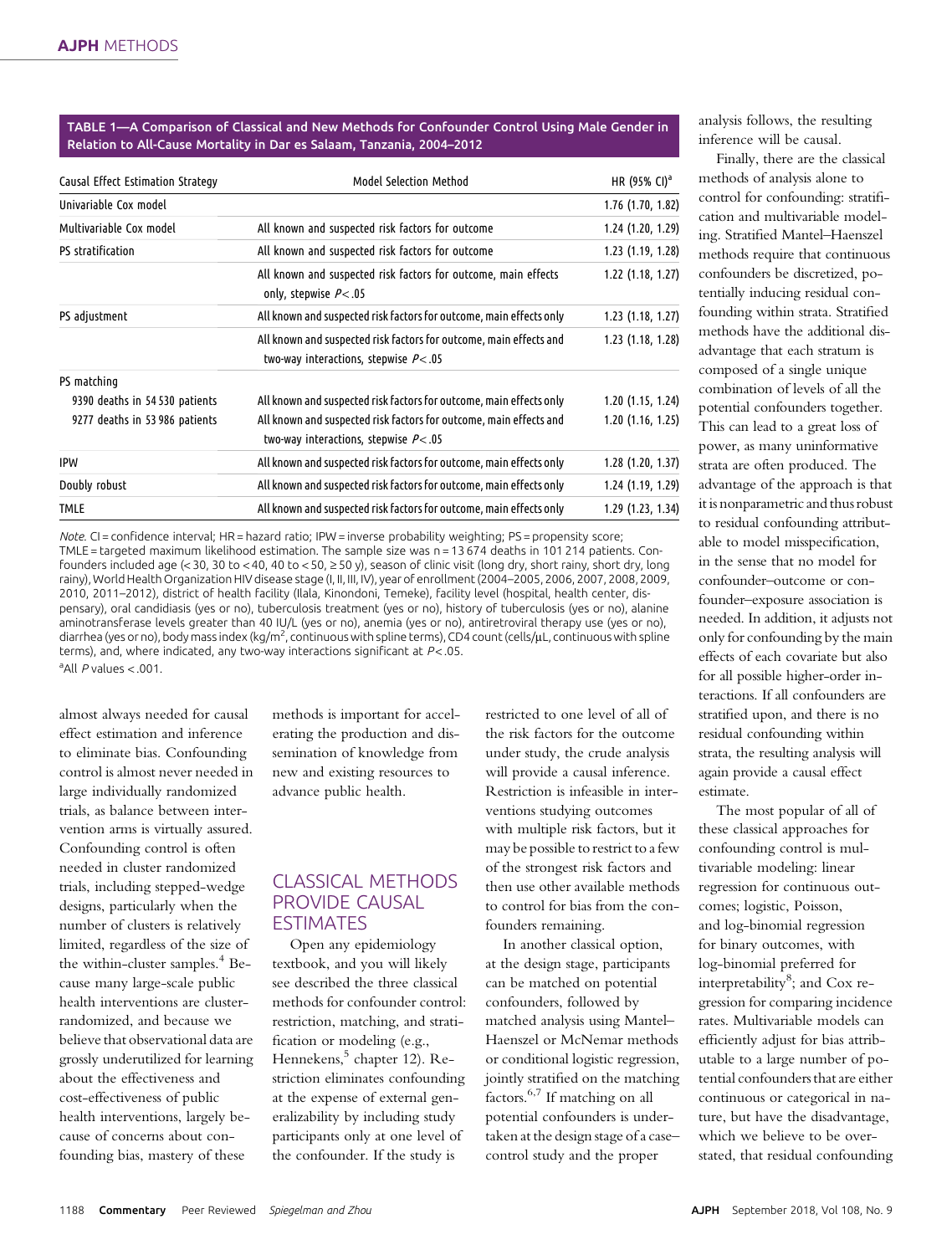will result to the extent that the model is misspecified. Correct model specification means that on the scale of the model (linear, logistic, log, Cox proportional hazards), all necessary terms are included. As always, be sure to assess effect modification. As always, be sure to investigate nonlinearity of continuous variables<sup>9</sup> or use finely grouped categorical variables. If all potential confounders are adjusted for and the multivariable model is correctly specified, the analysis will provide a causal effect estimate.

As seen in Table 1, substantial confounding was apparent, and the univariate relative risk overestimated the causal relative risk by 42%. Men were found to be at 24% statistically significant, greater risk for earlier mortality, even after extensive adjustment for confounding.

## NEWER METHODS GIVE CAUSAL EFFECT ESTIMATES TOO

If the classical methods provide causal inferences under the standard, well-understood assumptions when the intervention is time-varying and the confounders fixed, and when the intervention is fixed and the confounders are time-varying, why the need for new causal methods? For time-invariant confounding, there is no need whatsoever! $^{10}$  It is quite unfortunate that the classical methods for confounder control are widely misunderstood as "associational" while the newer methods—PSs, DRs, and TMLEs—are considered "causal" methods. Care must be taken with time-varying confounders, which as determinants of the outcome that are, in turn, determined by the intervention, might often be more suitably

regarded as mediators and analyzed as such.

Multivariable regression methods eliminate confounding by adjusting for the confounder– outcome relationship; PS methods eliminate confounding by adjusting for the confounder– intervention relationship. Propensity score methods require the building of a model for the intervention on the measured, time-invariant potential confounders. With the possible exceptions in pharmaco- and clinical epidemiology, that model is not generally one about which investigators have a great deal of intuition and, thus, this approach has a greater potential for errors, as investigators may have little idea about the expected magnitude or direction of associations between confounders and the intervention. As with multivariable modeling, the PS model must be correctly specified, or residual bias will result. In addition, it should not be overfit, or finite sample instability will result.

Once the PS model is fit to the data, several approaches are available for obtaining causal estimates. The first is to pair-match on the PS, leading to the discarding of data without closeenough matches and the consequent loss in efficiency at little gain in validity when the chosen matching criterion is unnecessarily tight, as we suspect it often is. The second PS method is to stratify by PS score groups, potentially strengthening efficiency by preserving more of the data for the analysis at the possible cost of increased bias, attributable to residual confounding within strata. The third is to adjust for the PS directly in the multivariable outcome model, ensuring that the relationship between the PS and the outcome is correctly modeled.

Asymptotically, there is no advantage to any of these methods either from the point of view of bias reduction for causal inference or efficiency. In fact, in large samples in which the investigator is likely to model both the outcome and the intervention propensity correctly, classical methods will be uniformly more efficient<sup>10</sup> and, thus, preferred.

When the outcome is rare and the exposure not, and when there is a large number of potential confounders, better confounding control may be obtained through PS methods, which will provide more power to block the bias attributable to confounding on the confounder–exposure association side. $11$  As always, one should not adjust for correlates of the intervention that are not risk factors of the outcome (i.e., overmatching  $^{12[p247-249]}$ ) as considerable efficiency can be lost; one should not adjust for mediators of the causal effect between the intervention and the outcome; and one should not adjust for consequences of the outcome (colliders). $2,3$  In automated PS modeling in the bigdata setting, algorithms are likely to select covariates of these types.

All three of these PS methods gave similar results, a 20% to 25% higher mortality in men. Importantly, these results were similar to the standard multivariable regression results as well. The addition of higher-order interaction terms did not materially change the estimates.<sup>13</sup> The power loss theoretically expected from discarding nearly half of the study's data was not evident in the PS matching methods, perhaps because the sample size was so very large to begin with.

A method closely related to the PS approach is inverse probability weighting (IPW)

for causal effect estimation. The PS model is created as described previously. For each study participant, PSs are estimated and the outcome model is fit weighted to the inverse of these PSs. Only the intervention needs to be included in the multivariable outcome model. The robust variance estimator is used for confidence interval construction and testing, overestimating the true variance, generally believed to be by little.<sup>14</sup> As with the other PS methods discussed, this method is not maximum-likelihood and, assuming both the PS and the multivariable model can be validly fit, it will be inefficient relative to direct multivariable modeling. Another challenging practical issue that arises with IPW methods is weight instability. As the probability of the intervention as a function of the PS model approaches 0 or 1, the weights become increasingly unstable and, in finite samples, biased results can be obtained.

The PS and IPW methods allow for an explicit examination of deviations from overlap between intervention and control participants with similar confounder values, analogous to detecting noninformative strata in classic stratified  $2 \times 2$  tables. By examining differences in the distribution of PS between the intervention and control groups, extrapolation to regions of the data where PS scores residing at the tails of the distribution have no match can be avoided, more recently denoted as a violation of the positivity assumption. In the Appendix (available as a supplement to the online version of this article at<http://www.ajph.org>), it is shown that, with the exception of providing an explicit means for evaluating positivity, in sufficiently large studies,